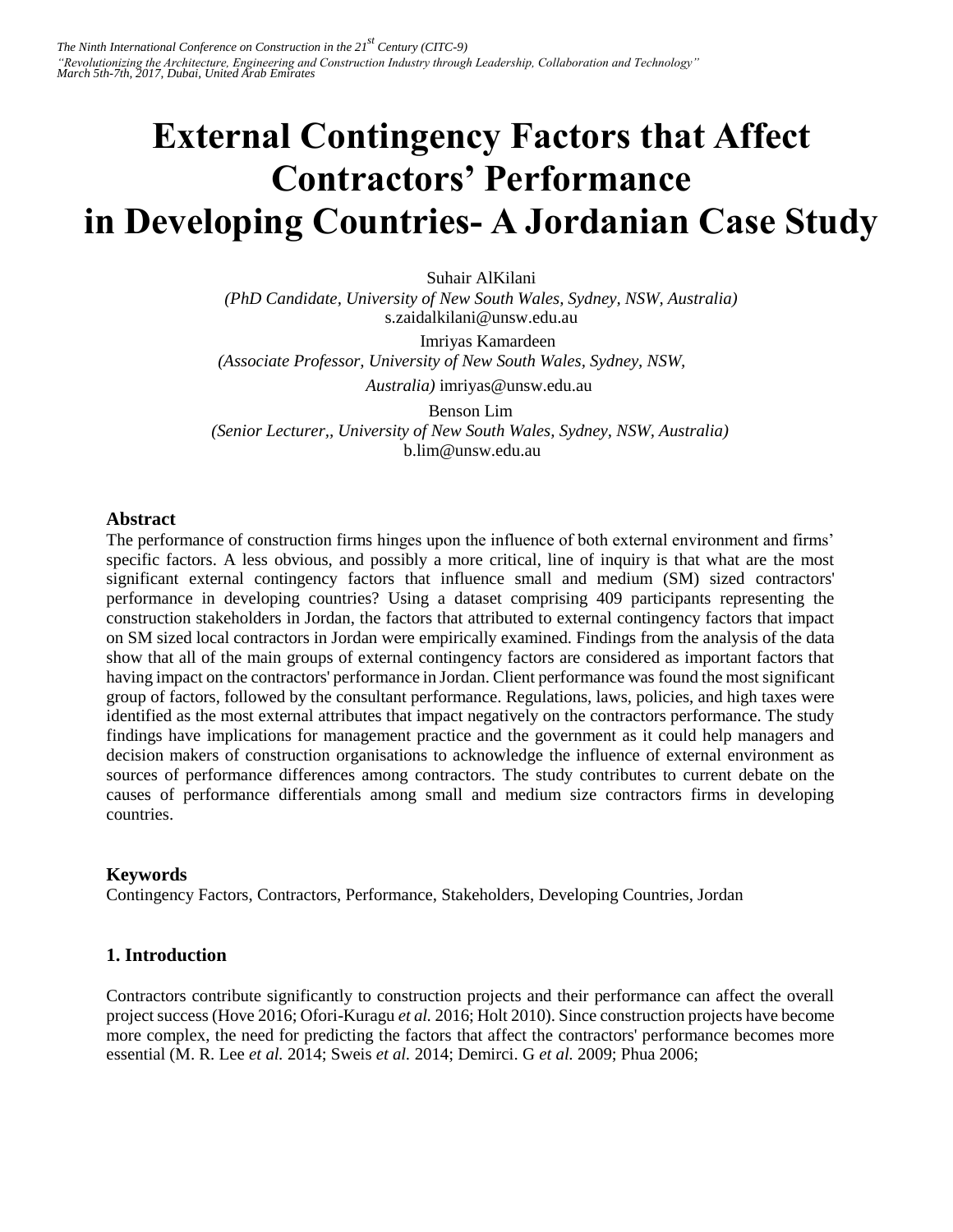Dlungwana & Rwelamila 2002; Kumaraswamy 1996). Many researchers investigated the factors influencing the contractors' performance. Most of the studies assume that endogenous internal factors (i.e. contractor's organizational characteristics) such as company resources, capabilities and project management competencies impact on the contractor's overall performance and the success or failure of the project (For example, Chaudhari *et al.* 2015; Gyadu-Asiedu 2014; Sweis *et al.* 2014; Alzahrani & Emsley 2013; Shafie Sidek & Zainol 2011; Zulkiffli & Perera 2011; Sebone. & Barry 2009; Anagnostopoulos & Vavatsikos 2006; Xiao & Proverbs 2003; Alarco´n & Mourgues 2002; Alwi *et al.* 2002; Soetanto & Proverbs 2002; Takim & Akintoye 2002; Adams 1997; Shash & Al-Amir 1997; Assaf *et al.* 1996; Ching Ming & Frank 1996). However, the complexity and adversity of the construction industry aggravate the various risks and uncertainties (i.e. exogenous factors) faced by contractors, which influence their ultimate performance levels (Nieto-Morote & Ruz-Vila 2012). Only few studies discussed those contingency factors that are unavoidable in a project environment (Akanni *et al.* 2014; Sweis *et al.* 2014; Isik. Zeynep *et al.* 2010; Love & Holt 2000).

Underperformance by Jordanian contractors is a major concern amongst stakeholders in the Jordanian construction industry. The failure to meet performance targets in the management of construction projects, delays, cost overruns, high rates of incidents and problems related to environmental issues are common occurrences (Alkilani *et al.* 2013; Alkilani *et al.* 2012b; Alkilani *et al.* 2012a; Sweis *et al.* 2008; Tarawneh 2004; Abbasi & Al-Mharmah 2000; Al-Momani 2000, 1995a; Al-Momani 1995b). In Jordan, the economy depends almost entirely on SMEs to drive its economy, and the construction industry is not exceptional (CBJ 2014; JEDCO 2011). Several factors affect contractors' performance in the Jordanian construction industry. However, a significant knowledge gap exists in the industry pertaining to the external contingency factors that influence the performance of contractors in Jordan (Sweis *et al.* 2014; Alkilani *et al.* 2012b). This paper discusses the results of the participants' view on the most significant external contingency factors (i.e. external factors) that affect the contractor's performance in Jordan.

## **2. Theoretical Background**

Performance measurement is a critical key to performance improvement (PI) (Ofori-Kuragu *et al.* 2016; Beatham *et al.* 2005). Research shows that the dynamic nature of performance and especially PI requires a fully understanding and identifying its determinants, causes and consequences, then making a judgment about whether performance has improved.(Swanson 1999; Torraco 1999; Lebby 1990). Consequently, attempts to identify and explain the sources of performance differences among firms have generated theoretical and empirical arguments in the field of strategic management. Whereas Industrial organization (IO), resource-based views (RBV) and contingency theory remain the most dominant theories in more recent competitive strategy research (Pratono & Mahmood 2014; Roy 2009; Hawawini *et al.* 2003; Ginsberg & Venkatraman 1985). IO and RBV provide contrasting explanations for the source of performance differential, with both seen as being odds with each other (O'Cass & Weerawardena 2010), have traditionally been viewed as competitive regarding the source of sustained competitive advantage (Spanos & Lioukas 2001). Industrial organization researchers oppose that heterogeneity in organizational performance is determined by the forces within the structure of the industry that an organization operates (Porter 1981; Porter 1980). The resources-based view (RBV) theorists, on the other hand, argue that an organization's internal environment is the main driver of its performance and therefore its competitive advantage (Barney 2001; Barney 1991). However, there remains little consensus on the relative role of these two influences on firm performance, and the reason is that a firm's organizational capabilities and market position are fundamentally intertwine (Makhija 2003). Within the ambit of environmental constraints coupled with different organisational contexts and characteristics. Many researchers argued that the most effective organizations are those with structures and systems designed to be consistent with or 'fit' their environment (Donaldson 2008). Consequently, Contingency theory represented a move away from the 'one best way' thinking of classical theories to an 'if-then' approach (Holt 1999; Mintzberg 1981; Child 1975). Donaldson (2001, p. 1) described the contingency theory of organization as "a major theoretical lens used to view organizations." .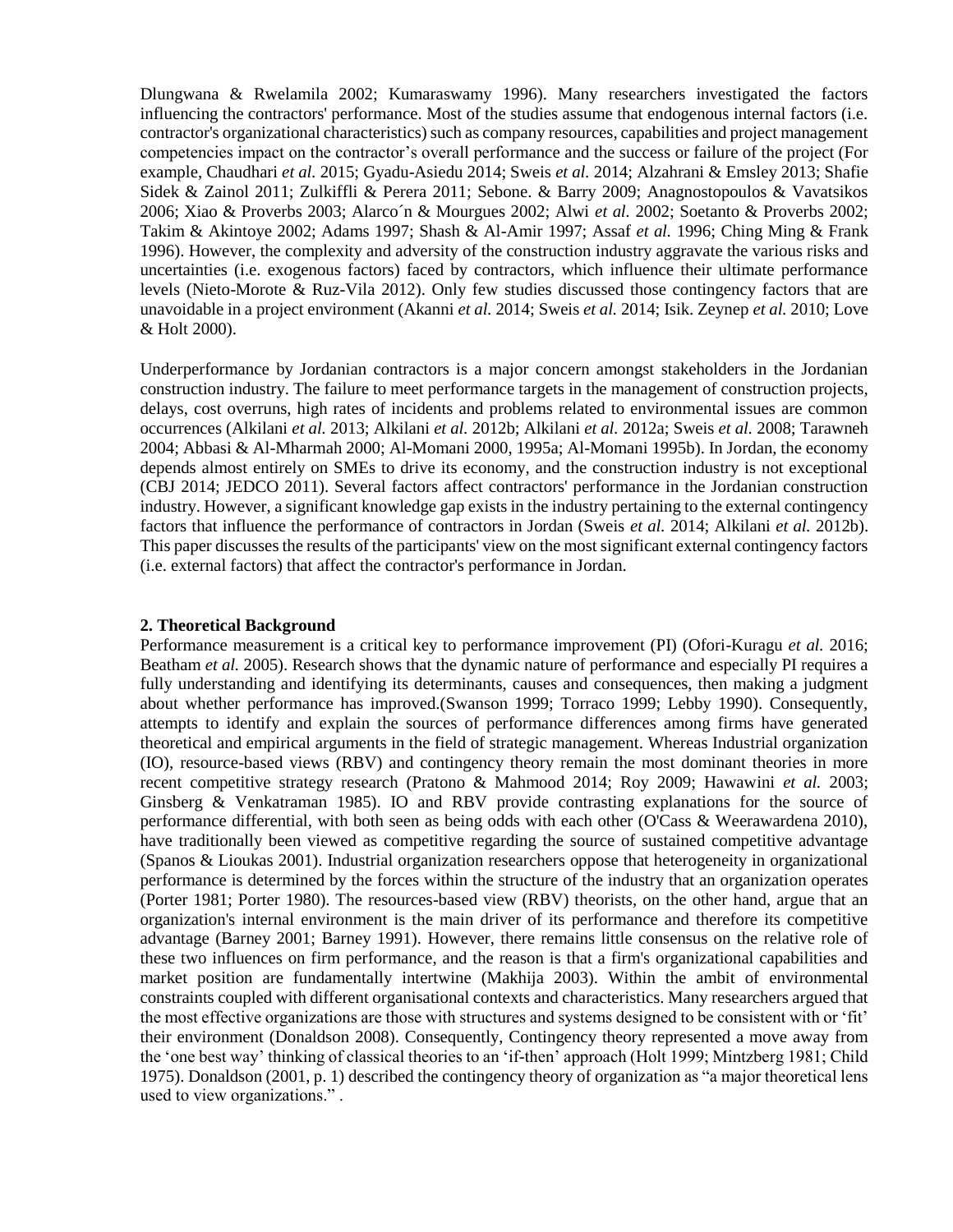The construction industry has faced increasingly dynamic situation that resulting from changing client desires, increasingly harsh regulations, and concerns with quality and environment soundness, and competition among enterprises within the sector and externally with other sectors (Ofori-Kuragu *et al.* 2016; Rahman & Alzubi 2015; Rajablu *et al.* 2015; Cheah *et al.* 2004; Warszawski 1996). The literature shows that the performance of firms depends upon the dynamics of both industry- and organization-specific factors (Akanni *et al.* 2014; Phua 2006). While uncertainties from the industry business environment and the influence of the stakeholders' performance are an inherent part of environment that construction firms have hardly any control on, only few studies discussed those external factors (Xiong *et al.* 2014; Deng & Smyth 2013; Isik. Zeynep *et al.* 2010). Consequently, recently researchers in construction management have started to adopt the contingency- based approach to investigate the effect of the external contingencies on the performance of construction firm (Deng  $&$  Smyth 2013). Many factors played a crucial role in this paradigm shift in viewing the performance of construction firms, mainly because of the introduction of multidimensional performance measurement (Beliz Ozorhon *et al.* 2011), and the call for the need for performance measurement system, which is able to assess construction performance and promote performance improvement (Gyadu-Asiedu 2014). In this essence, Hanisch & Andreas (2012) stated that contingency-based approach can provide more detailed verification of the effect on firm performance than the traditional identification of critical success factors.

Deng and Smyth (2013) reviewed the literature of construction firm performance approaches in the empirical research, and contingency theory. They concluded that no research makes it explicit, some methodological issues of applying contingency theory such as hypotheses development, construct validation, and reliability, have not been recorded or discussed explicitly. In this essence, the contingency theory was identified as alternative theory for performance measurement (Çakır 2014; Gyadu-Asiedu 2014; Kaveh Asiaei & Jusoh 2014; Deng & Smyth 2013; Garengo & Umit 2007; Child 1975). Employing the contingency theory, will give a bigger picture to understand the factors that might influence the design and implementation of performance measurement systems. Further, it will help in identifying the factors that influence the overall performance.

The literature shows that most of the research on construction contractors has been designed primarily for use in to large company context (Hudson & Smith 2007; Tenhunen & Rantanen 2001), an obvious void of understanding how small and medium enterprises (SMEs) contractors measuring their performance is concluded in the literature (Rompho 2011; Chong 2008; Hudson *et al.* 2001). SMEs are different from larger firms and so the factors impact on their performance and therefore their success criteria are likely to be different as well (Maqsoom & Charoenngam 2014). Further, few studies designed in the context of developing countries (Akanni *et al.* 2014). The business and project environment in many developing countries present special challenges (Ofori 2012b, 2012a), those challenges place problems and difficulties on the contractors, and therefore on the construction industry improvement. There is therefore, a need to establish research in the context of developing countries and in particular for SMEs contractors.

In the light of the previous discussion, this research adapts an integrating approach of two selected theories to identify the factors that impacts on the contractors' performance in Jordan, namely the contingency theory and the resource-based- view theory. In particular, this paper adapts the contingency theory as a theoretical lens to identify the external contingency factors impact on the contractors' performance in Jordan, while taking into account the challenges faced by SM sized contractors in developing countries. Thus two groups of external contingency factors were identified namely, (i) stakeholders' performance (i.e. client, consultant and supplier), and external attributes that related to the business environment, policies. Regulations, laws, and physical environment (i.e. weather conditions).

## **2. Research Method**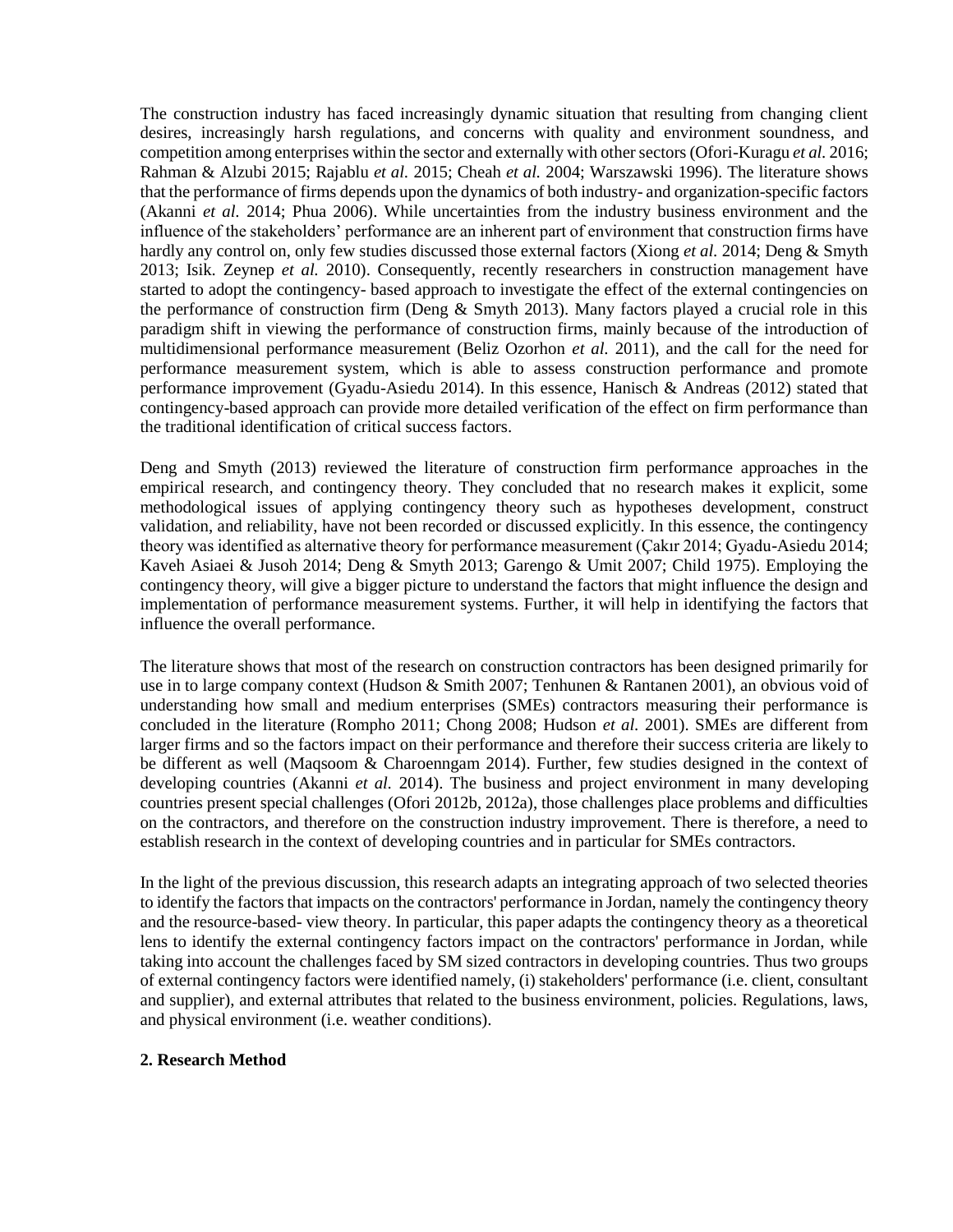Based on a comprehensive review of literatures on sources of performance difference among firms as applied to the construction industry, project success factors, factors affect the contactors' performance and in particular, those that attributed to SM- sized contractors in developing countries. 35 individual factors were identified, which were then named as external contingency factors that are categorized into two main groups of contingency factors, namely (1) stakeholders' performance factors, and (2) external attributes. To obtain different perspectives of each of the two external contingency factors categories, the views of a variety of Jordanian construction industry's actors were sought using an exploratory questionnaire survey that was written in English language. Most of the questions of the survey were closed-ended questions to acquire accurate and more reliable data from respondents. Five-point Likert scale questions were used in this questionnaire, to rate the level of impact of the presented external factors. Whereas 1 equals very high negative impact and 5 equals very high positive impact. Likert scales are recommended by many researchers in construction management because they allow measuring attitude, and providing a range of responses to a given question or statement (Holt 2014; Jamieson 2004).

A stratified random sampling was used for this research, which allowed dividing the construction stakeholders into various groups (strata), which include client, consultant, contractor, supplier, and academic. It further allowed dividing those groups into sub-strata. A simple random sampling was employed to select a sample from each stratum because it allows selecting the sample without bias (Saunders *et al.* 2012). The sample selected, therefore, can be said to be representative of the whole population.

The survey questionnaire was administrated to the identified sample of construction stakeholders who operate in Amman -the capital of Jordan- as well as in other three main big cities in Jordan (Zarqa, Karak and Irbid) - both electronically via Survey Monkey and in hardcopy. Of the 550 questionnaires distributed, 409 questionnaires were suitable for analysis. The data collected from the survey was analyzed using IBM SPSS 21 statistical package; where the following statistical measures were employed:

 $\Box$  Means of rates of all KPI groups and individual corresponding indicators,

 $\Box$  The relative importance of the KPIs was identified using the Relative Importance Index drawn from Holt (2014) (see eq. (1)). RII values then used to calculate the ranks of factors. This approach used by Enshassi *et al.* (2009). In cases were two or more indicators have the same RII's value, "tied rank" was used as drawn by Kruskal & Wallis (1952). This means average the ranks for the tied values

 $\Sigma w$  $(RII) = A_{MMI}$  eq. (1)

Where W = the weight given to the response, A= the highest weight (5 in this study), and N= the number of respondents.

(3) Inferential parametric tests to show the significance of participants' groups responses. Those were One-way ANOVA test, when meeting the classical main assumptions (normality, homoscedasticity and independence), and Welch's (1951) test when failing to meet those main assumptions.

# **3. Participant Profiles**

The profiles of respondents are shown in Table 1. The majority of participants are experienced project and construction managers, with other participants representing architects, engineers, and academics. It is worth noting that contractors represented all six grades of contractor registration, where contractors are classified according to a company's registered capital, financial status, and qualifications by the Jordanian Construction Contractors Association (JCCA 2014). In addition, consultants represented all four grade of classification according to the Ministry of Public Works and Housing of Jordan (MPWH 2014).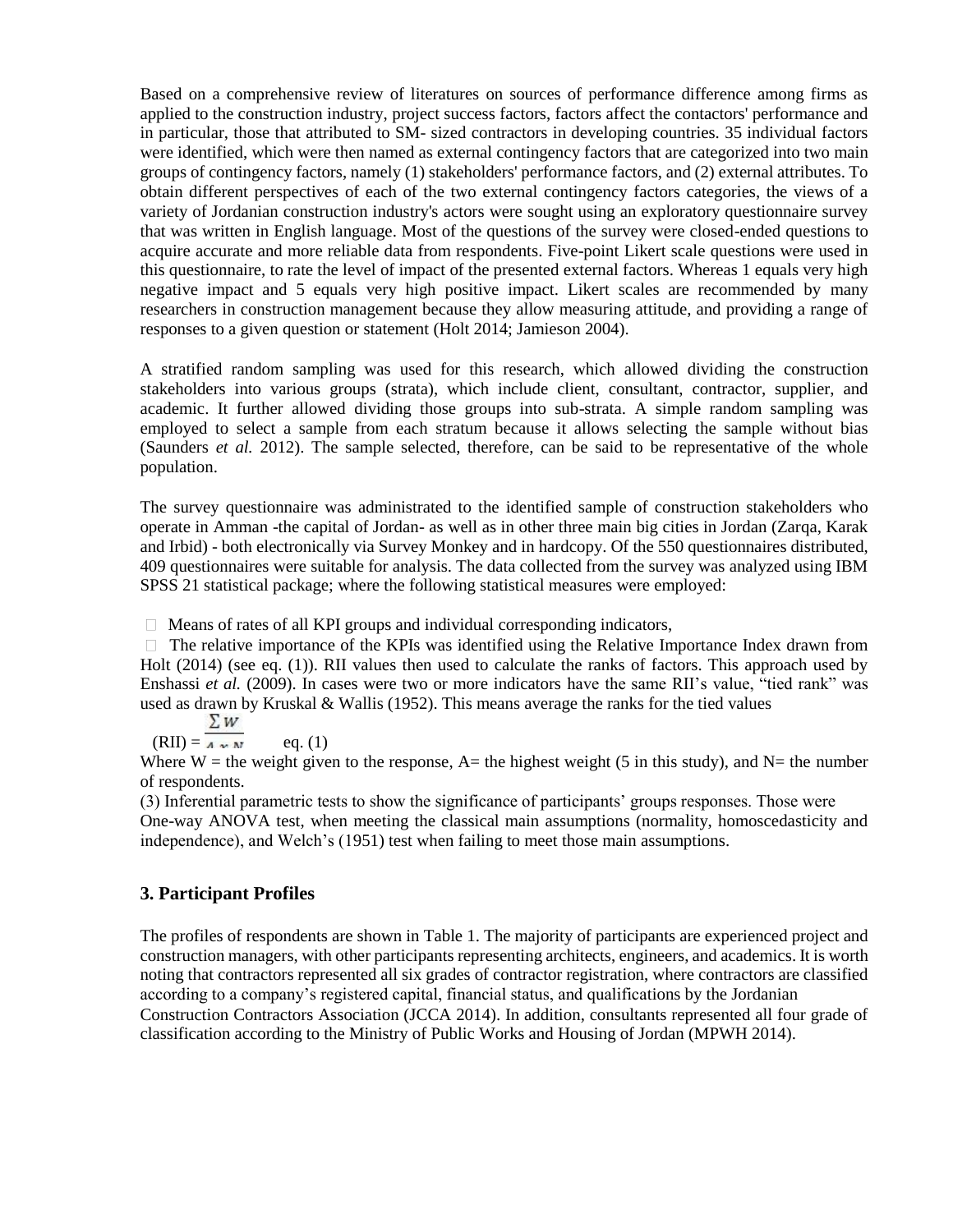| <b>Stakeholder Groups</b>  | <b>Frequency</b> | Percentage |
|----------------------------|------------------|------------|
| 1-Client (public)          | 42               | 10.3       |
| 2-Client (private)         | 29               | 7.1        |
| 3-Consultant               | 71               | 17.4       |
| 4-Contractor               | 228              | 55.7       |
| 5-Surveyor                 | 12               | 2.9        |
| 6-Supplier                 | 18               | 4.4        |
| 7-Academic                 | 9                | 2.2        |
| <b>Position</b> in         | <b>Frequency</b> | Percentage |
| <b>Organisation/Role</b>   |                  |            |
| Project manager            | 177              | 43.3       |
| Construction manager       | 117              | 28.6       |
| Architect                  | 32               | 7.8        |
| Quantity surveyor          | 18               | 4.4        |
| Engineer                   | 40               | 9.8        |
| Owner (client              | 16               | 3.9        |
| developer/investor)        |                  |            |
| Academic                   | 9                | 2.2        |
| <b>Organizational Size</b> | Frequency        | Percentage |
| Micro, 1-10 Staff          | 24               | 5.9        |
| Small, 11-249 Staff        | 280              | 68.5       |
| Medium, 250-500            | 49               | 12         |
| Staff                      |                  |            |
| Large, Over 500 staff      | 56               | 13.7       |

**Table 1: Participants Profile**

## **4. External Contingency Factors Impact on the Contractors' Performance**

As illustrated in Table 2, according to all participants, the client has the most impact on the contractors' performance and the overall project success, which was ranked the first with a mean of 4.1 and RII= 0.82, followed by the consultant influence, which ranked the second with mean of rate of 4.0 and RII= 0.80. External attributes influence was ranked the third with a mean of (3.92) and RII= 0.78. Supplier's impact ranked the last with mean of (3.80) and RII= 0.76. All participants reported that regular payments from the client (RII=0.93) is the most critical factor that impact on the contractor's performance and the overall project success. On the other hand, the data shows that all KPIs for consultant were regarded as highly important (all had  $\text{RII} > 0.75$ ). Further, the results show that external attributes pertained to regulations, polices and laws and material prices fluctuation were the most significant external attributes impact on the contractors' performance in Jordan. All the participants reported number of product's defects is the most important supplier's factor that influences the contractor performance and the overall project success. The parametric analysis revealed that there was an agreement on significance of the stakeholders' attributes (i.e. client, consultant and supplier), and external attributes that affect the contractor's performance and the overall project success with p> 0.05 in both of One- Way ANOVA and Welch- tests (See Table 2).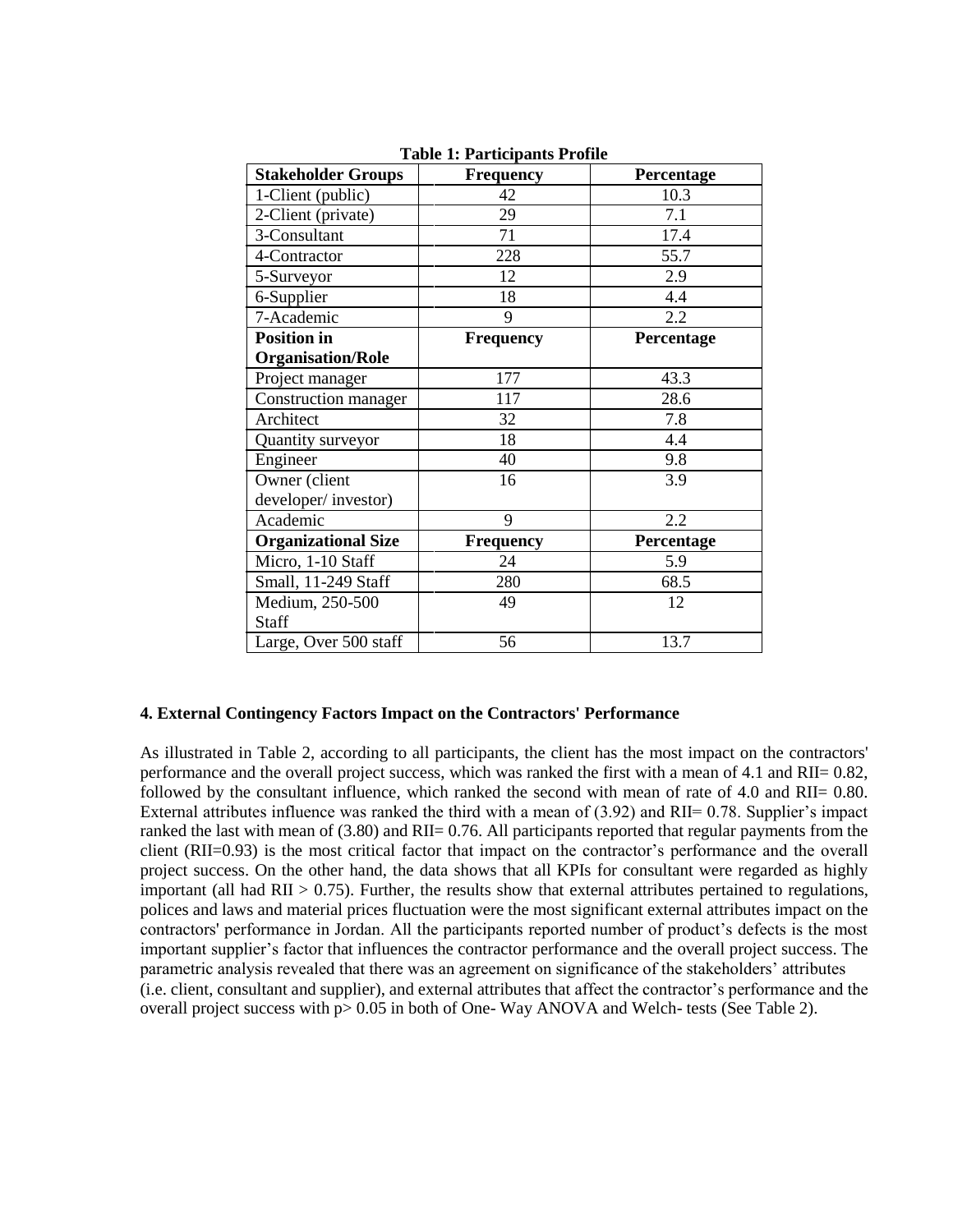| <b>External Contingency Factors</b><br><b>Impact on the Contractors</b><br><b>Performance</b> | <b>Overall (All</b><br><b>Participants</b> |              |                         | <b>Four Groups of Participants</b> |                          |              | <b>One-Way</b><br><b>ANOVA</b> |                         | Welch-test           |                      |
|-----------------------------------------------------------------------------------------------|--------------------------------------------|--------------|-------------------------|------------------------------------|--------------------------|--------------|--------------------------------|-------------------------|----------------------|----------------------|
|                                                                                               | <b>Mean</b>                                | <b>RII</b>   | Rank                    | <b>Public</b><br><b>Client</b>     | Private<br><b>Client</b> | Cons.        | Cont                           | $\overline{\mathbf{F}}$ | <b>Sig</b><br>< 0.05 | <b>Sig</b><br>< 0.05 |
| <b>Client</b>                                                                                 | 4.10                                       | 0.82         | $\mathbf{1}$            | 3.83                               | 4.0                      | 4.10         | 4.25                           | 2.15                    | 0.089                | 0.560                |
| Regular payments                                                                              | 4.63                                       | 0.93         | 1.5                     | 4.62                               | 4.60                     | 4.66         | 4.67                           | 0.22                    | 0.884                | 0.894                |
| Effectiveness of product design                                                               | 4.11                                       | 0.82         | $\overline{1.5}$        | 4.29                               | 4.21                     | 4.18         | 4.11                           | 1.16                    | 0.324                | 0.213                |
| Change orders<br>Quality and commitments from<br>client employees                             | 3.70<br>3.60                               | 0.74<br>0.72 | 3<br>4.5                | 3.79<br>3.5                        | 3.79<br>3.55             | 3.52<br>3.5  | 3.80<br>3.7                    | 2.26<br>1.86            | 0.081<br>0.136       | 0.090<br>0.131       |
| Financial stability and<br>investment opportunity                                             | 3.52                                       | 0.70         | 4.5                     | 3.52                               | 3.83                     | 3.51         | 3.56                           | 1.49                    | 0.218                | 0.159                |
| Management effort and<br>communication                                                        | 3.32                                       | 0.66         | $\overline{4}$          | 3.48                               | 3.41                     | 3.33         | 3.34                           | 1.00                    | 0.390                | 0.332                |
| <b>Consultant</b>                                                                             | $\overline{\mathbf{4}}$                    | 0.80         | $\boldsymbol{2}$        | 4.17                               | 4.1                      | 4.20         | 4.33                           | 2.50                    | 0.057                | 0.580                |
| Quality of design and documents                                                               | 4.56                                       | 0.91         | 1.5                     | 4.53                               | 4.50                     | 4.58         | 4.56                           | 0.299                   | 0.826                | 0.834                |
| Technical and management<br>competences                                                       | 4.46                                       | 0.89         | 1.5                     | 4.53                               | 4.66                     | 4.40         | 4.50                           | 2.142                   | 0.095                | 0.095                |
| Ability to meet programmed<br>milestones                                                      | 4.40                                       | 0.88         | 1.5                     | 4.50                               | 4.31                     | 4.40         | 4.40                           | 0.844                   | 0.44                 | 0.530                |
| Timely allocation of resources to<br>critical activities                                      | 4.31                                       | 0.86         | $\overline{4}$          | 4.40                               | 4.45                     | 4.37         | 4.27                           | 1.03                    | 0.38                 | 0.282                |
| Provision of design<br>documentation and specification<br>prior to construction               | 4.24                                       | 0.85         | $\overline{5.5}$        | 4.48                               | 4.44                     | 4.34         | 4.40                           | 2.393                   | 0.068                | 0.055                |
| Effective performance of duties<br>as per terms and conditions of<br>appointment              | 4.24                                       | 0.85         | 8.5                     | 4.24                               | 4.52                     | 4.31         | 4.30                           | 1.715                   | 0.164                | 0.098                |
| Proper communication                                                                          | 4.23                                       | 0.85         | $7\phantom{.0}$         | 4.31                               | 4.17                     | 4.24         | 4.20                           | 1.247                   | 0.293                | 0.381                |
| Consultant ability to determine<br>project feasibility during early<br>project phases         | 4.22                                       | 0.84         | 8.5                     | 4.35                               | 4.48                     | 4.32         | 4.40                           | 1.872                   | 0.134                | 0.118                |
| Effective site supervision and<br>inspection                                                  | 4.10                                       | 0.82         | 10                      | 4.57                               | 4.21                     | 4.40         | 4.20                           | 12.37                   | 0.198                | 0.262                |
| Good and corporate working<br>relationships                                                   | 3.88                                       | 0.78         | 5.5                     | 3.83                               | 4.00                     | 3.85         | 3.90                           | 0.226                   | 0.878                | 0.865                |
| <b>Supplier</b>                                                                               | 3.80                                       | 0.76         | $\overline{4}$          | 3.37                               | 3.45                     | 3.86         | 3.93                           | 2.581                   | 0.180                | 0.51                 |
| Number of product defects                                                                     | 4.72                                       | 0.94         | $\overline{7}$          | 4.60                               | 4.83                     | 4.70         | 4.75                           | 2.581                   | 0.053                | 0.74                 |
| Replacement value                                                                             | 4.60                                       | 0.92         | 1                       | 4.53                               | 4.60                     | 4.51         | 4.94                           | 1.399                   | 0.243                | 0.249                |
| Delivery time<br>Quality assurance of products                                                | 4.48<br>4.41                               | 0.90<br>0.82 | 4.5<br>9                | 4.40<br>4.48                       | 4.52<br>4.3              | 4.56<br>4.38 | 4.50<br>4.41                   | 0.778<br>0.727          | 0.507<br>0.537       | 0.486                |
| Level of service                                                                              |                                            |              | 2                       |                                    |                          |              |                                |                         | 0.095                | 0.535                |
|                                                                                               | 4.31                                       | 0.86         | 4.5                     | 4.40<br>4.21                       | 4.55                     | 4.32         | 4.30                           | 2.142                   | 0.522                | 0.71                 |
| <b>Ouality control system</b><br>Use of latest technology                                     | 4.17<br>4.15                               | 0.83<br>0.83 | 8                       | 4.21                               | 4.34<br>4.55             | 4.13<br>4.23 | 4.21<br>4.22                   | 0.752<br>1.644          | 0.179                | 0.448<br>0.112       |
| Product life span                                                                             | 4.10                                       | 0.82         | $\overline{\mathbf{3}}$ | 4.00                               | 4.21                     | 4.00         | 4.10                           | 1.166                   | 0.323                | 0.303                |
| <b>External Attributes</b>                                                                    | 3.92                                       | 0.78         | 3                       | 3.82                               | 3.81                     | 3.82         | 4.38                           | 2.423                   | 0.169                | 0.53                 |
| Regulations, policies and laws                                                                | 4.10                                       | 0.80         | 1.5                     | 4.26                               | 4.17                     | 4.00         | 4.20                           | 2.616                   | 0.051                | 0.023                |
| Material Price Fluctuation and<br>material modification<br>specification                      | 4.00                                       | 0.80         | 1.5                     | 3.88                               | 4.10                     | 4.00         | 4.15                           | 1.730                   | 0.160                | 0.181                |
| Financial consideration<br>(Governmental Support)                                             | 3.70                                       | 0.74         | $\overline{\mathbf{3}}$ | 3.33                               | 3.34                     | 3.33         | 3.50                           | 1.345                   | 0.260                | 0.282                |
| <b>Business environment</b><br>(bureaucracy)                                                  | 3.53                                       | 0.71         | $\overline{4}$          | 3.72                               | 4.00                     | 3.91         | 4.13                           | 1.600                   | 0.189                | 0.236                |
| High taxes rates                                                                              | 3.50                                       | 0.70         | 5                       | 3.26                               | 3.48                     | 3.52         | 3.64                           | 1.850                   | 0.138                | 0.092                |
| Severe weather conditions                                                                     | 3.41                                       | 0.68         | 6                       | 3.33                               | 3.38                     | 3.24         | 3.56                           | 2.193                   | 0.089                | 0.015                |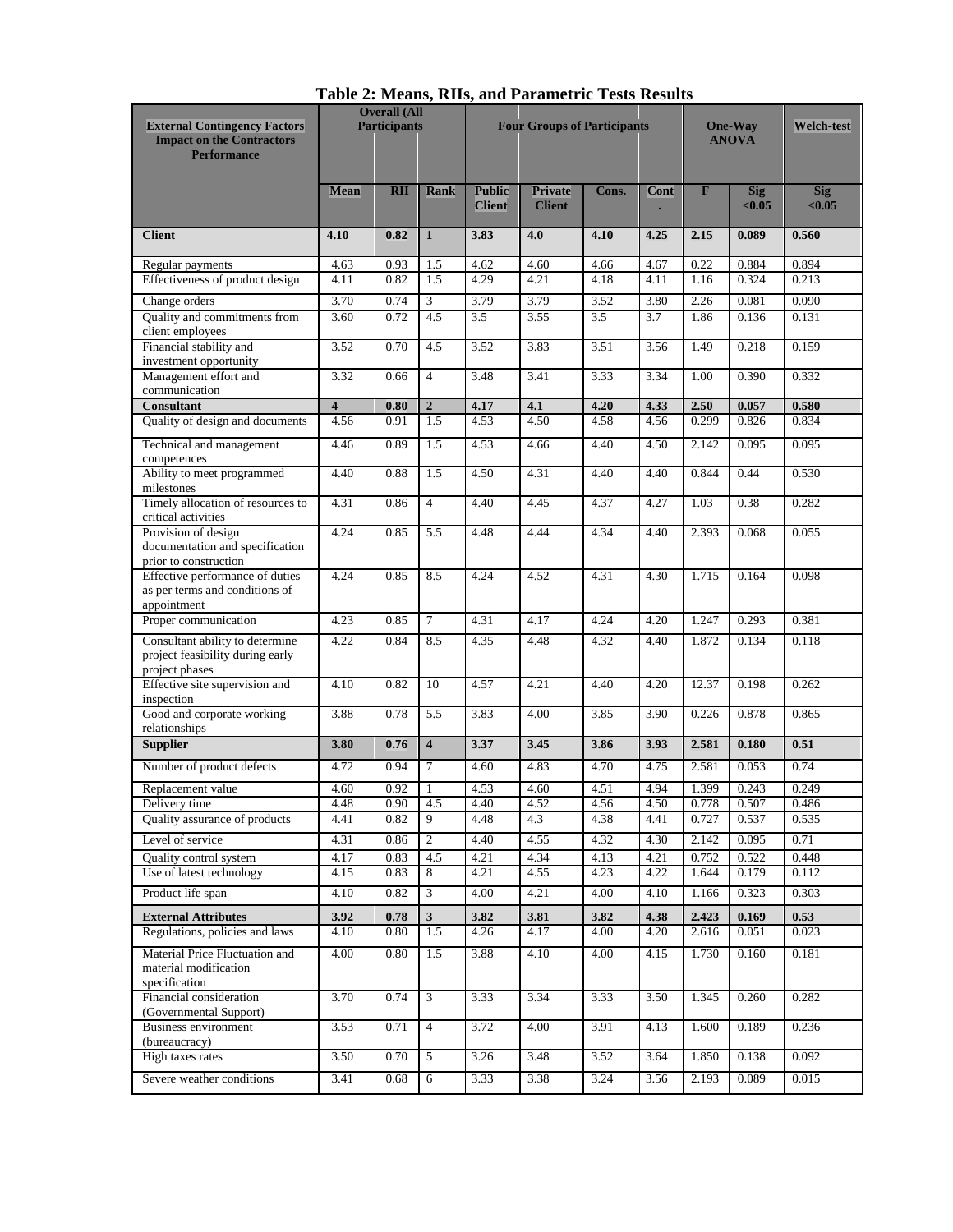### **5. Discussion**

Among the important stakeholders' factors, the client's performance was ranked the first. This agrees with the findings of Soetanto and Xiao & Proverbs (2003), Alarco´n and Mourgues (2002), and Ahmad *et al.* (2011) pointing out that the client performance is regarded as having the highest impact on the contractor's performance. The significant characteristics of client performance that influence the contractor's project performance in Jordan were also found as client attributes that influence the project performance in previous research. (For Example: Sweis *et al.* 2014; Ahmad *et al.* 2011; Tan & Ghazali 2011; Enshassi *et al.* 2006; Alarco´n & Mourgues 2002; Soetanto & Proverbs 2002). Regular payments by the clients ranked the first important factor that affects the contactors' performance. This can be explained by the fact that Jordanian construction contractors are independent, small, with limited resources, have little access to credit, and depend mainly on the client payments to deliver their projects. In Jordan, the majority of construction projects are funded by the owner who pays the contractor periodically, who in turn pays the subcontractors, the suppliers and other parties of the project for services rendered. A portion of the periodic payments is normally held by the owner as retain. The success of this routine depends on the financial strength of the owner as well as of the contractor. Therefore, any delay in payments by the client, or when the project funds are mismanaged, would affect the contractor's performance in executing high project performance. Further, the contractors in Jordan, and in particular the infrastructure projects and other large governmental projects, the main client is the government, which in turn fund its projects by loans from external donors. Local contractors have traditionally complained about the delay in collecting debts from the government, which in turn complained about delay in collecting debts from donors. As most government agencies experience financial problems, there are delays of payments to contractors – with a consequent adverse effect on the contractor's cash flow. This then affects the operation of the contractor, and hindering the projects from being delivered as required.

In this research consultant performance attributes were identified by ten items, which all revealed high RII values ranging from 0.78 to 0.91. Those consultant attributes were also identified in the literature as important attributes that affect the contractor's performance and on achieving successful projects (For example: Chaudhari *et al.* 2015; M. R. Lee *et al.* 2014; Sweis *et al.* 2014; Tan *et al.* 2011; Ali *et al.* 2010; Laryea 2010). The significant supplier performance attributes were agreed with previous research, which found supplier performance impacts on the contractor's performance in achieving successful projects, for example: (Xiong *et al.* 2014; Zulkiffli & Perera 2011; Watt *et al.* 2010; Zhu & Geng 2010; Yitmen 2007; Takim & Akintoye 2002; Yasamis *et al.* 2002). The high importance of the supplier performance on the overall project and on the contractor's overall business performance confirms the importance of selecting the appropriate supplier that based on the supplier performance.

In this research, external attributes were described as external contingency factors that out of the contractor's control, which might affect negatively on the contractor's performance in achieving successful project. All the factors pertaining to external attributes were rated as having high negative impact on the contractors' performance. This can be explained by the fact that SM local contractors in Jordan are often carry out work that unwanted by the large contractors (whose usually international contractors). Most of their work comprises maintenance and refurbishment work, usually from public works. Therefore, they are generally affected by the government's expenditure policy (Sweis *et al.* 2014; Al-Momani 2000; Al‐Momani 1995). As most government agencies experience financial problems, there are delays of payments to contractors with a resultant divergent effect on the contractor's cash flow

(Sweis *et al.* 2014). This then negatively affects the operation of the contractor, eventually hindering projects from being executed as required. Further, SM contractors have trouble in obtaining money from financial institutions to finance their business due to the high levels of bankruptcy in the industry and in particular, amongst SM contractors; hence the initial capital for the business must come from the contractor. SM Jordanian contractors therefore operate on very tight budgets, and when they make a loss on one project, they tend not to have sufficient resources to continue in their projects, which is the case in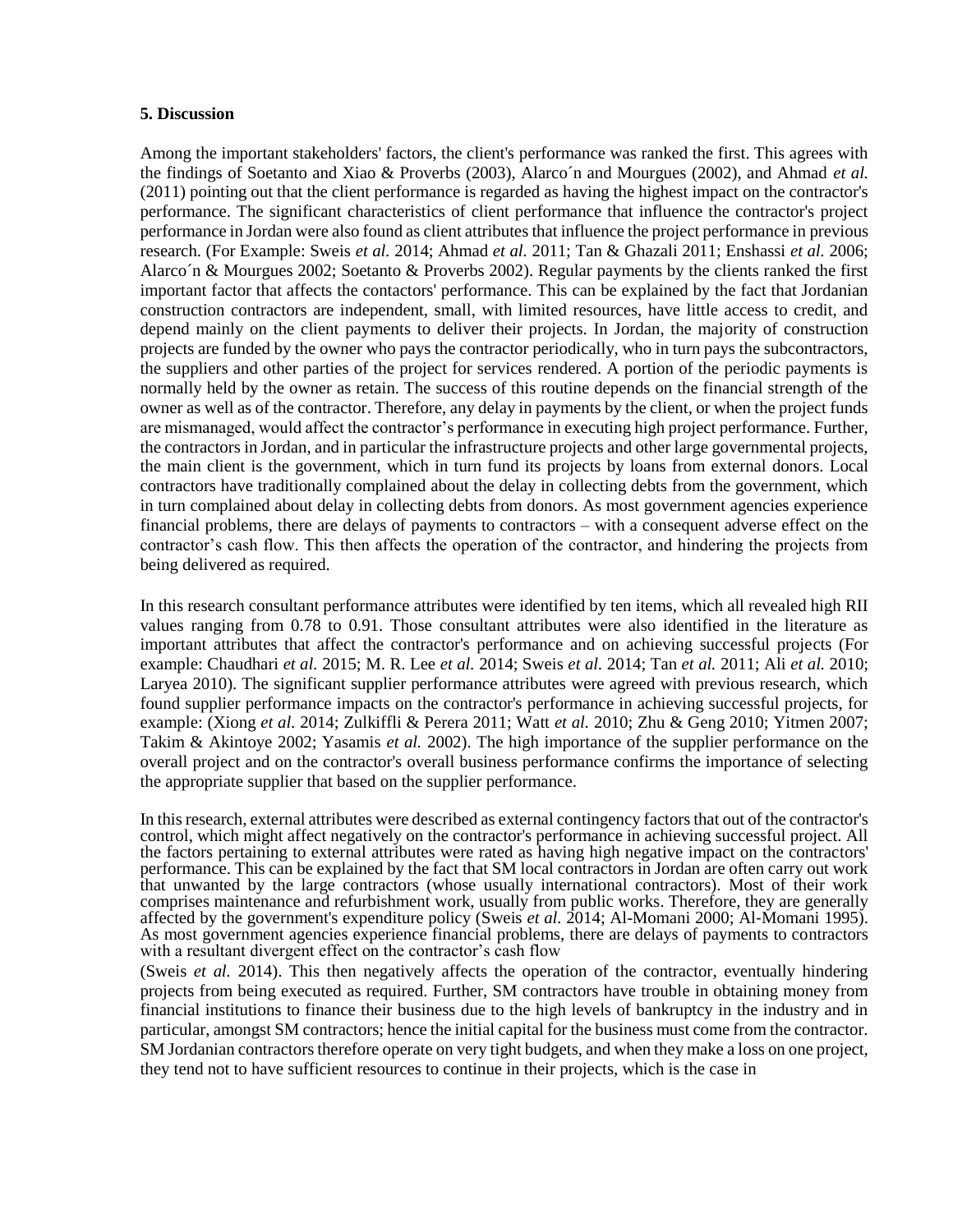other developing countries (For example: Hauptfliesch 2006; Kimura 2002; Ofori 2001; Wasi *et al.* 2001; Ofori 2000; Larcher 1998; Ofori 1991).

# **6. Conclusion**

In this investigation, the main construction stakeholders' groups in Jordan agreed on the most significant external contingency factors affecting contractor performance as illustrated by the statistical results of the questionnaire. The surveyed construction stakeholders agreed that the client performance has the most significant impact on the contractors performance (RII=0.82), followed by the consultant performance (RII=0.80), the external attributes that related to the business environment, regulations, laws and polices was ranked the third with (RII=0.78). On the other hand the supplier performance was ranked the least group of external factors that affect the contractors performance (RII=0.76). Ranking these factors from the Jordanian construction stakeholders' perspectives provides an insight into a critical issue in the construction sector, with its large contractor component. This research has provided solid evidence concerning the most, and the least, significant factors affecting the performance of contractors in the Jordanian construction industry. The study findings have implications for management practice and the government as it could help managers and decision makers of construction organisations to acknowledge the influence of external environment as sources of performance differences among contractors. The study contributes to current debate on the causes of performance differentials among small and medium size contractors firms in developing countries. Finally, as this study was conducted in Jordan, its results could be applicable to other developing countries whose construction sectors include similar factors. This investigation could be used as a starting point for further study of the contractor performance issue.

### **References**

- Abbasi, G.Y. & Al-Mharmah, H. 2000, 'Project management practice by the public sector in a developing country', *International Journal of Project Management*, vol. 18, no. 2, pp. 105-9.
- Adams, O. 1997, 'Contractor development in Nigeria: perceptions of contractors and professionals', *Construction Management and Economics*, vol. 15, no. 1, pp. 95-108.
- Ahmad, N., Ismail, F., Alwi, S.N.A.S. & Abd Rashid, R. 2011, 'Important client attributes that influence project success: A focus on the briefing process', *Business, Engineering and Industrial Applications (ISBEIA), 2011 IEEE Symposium on*, pp. 314-9.
- Akanni, P.O., Oke, A.E. & Akpomiemie, O.A. 2014, 'Impact of environmental factors on building project performance in Delta State, Nigeria', *HBRC Journal*, no. 0.
- Al-Momani, A.H. 1995a, 'Construction practice: the gap between intent and performance ', *Building Research & Information*, vol. 23, no. 2, pp. 87 - 91.
- Al-Momani, A.H. 1995b, 'The economic evaluation of the construction industry in Jordan', *Building Research and Information*, vol. 23, no. 1, pp. 30-48.
- Al-Momani, A.H. 2000, 'Construction delay: a quantitative analysis', *International Journal of Project Management*, vol. 18, no. 1, pp. 51-9.
- Al‐Momani, A.H. 1995, 'Construction practice: The gap between intent and performance', *Building Research & Information*, vol. 23, no. 2, pp. 87-91.
- Alarco´n, L.F. & Mourgues, C. 2002, 'Performance Modeling for Contractor Selection', *Journal of Management in Engineering*, vol. 18, no. 2, p. 52.
- Ali, A.S., Smith, A., Pitt, M. & Choon1, C.H. 2010, ' Contractors' Perception of Factors Contributing To Project Delay: Case Studies Of Commercial Projects in Klang Valley, Malaysia', *Journal of Design and Built Environment* vol. 7, no. 1.
- Alkilani, S., Jupp, J. & Sawhney, A. 2012a, 'Paving the Road for Sustainable Construction in Developing Countries: A Study of the Jordanian Construction Industry', *AUBEA*, vol. 1, Australian Journal of Construction Economics and Buildings AJCEB, Sydney, Australia.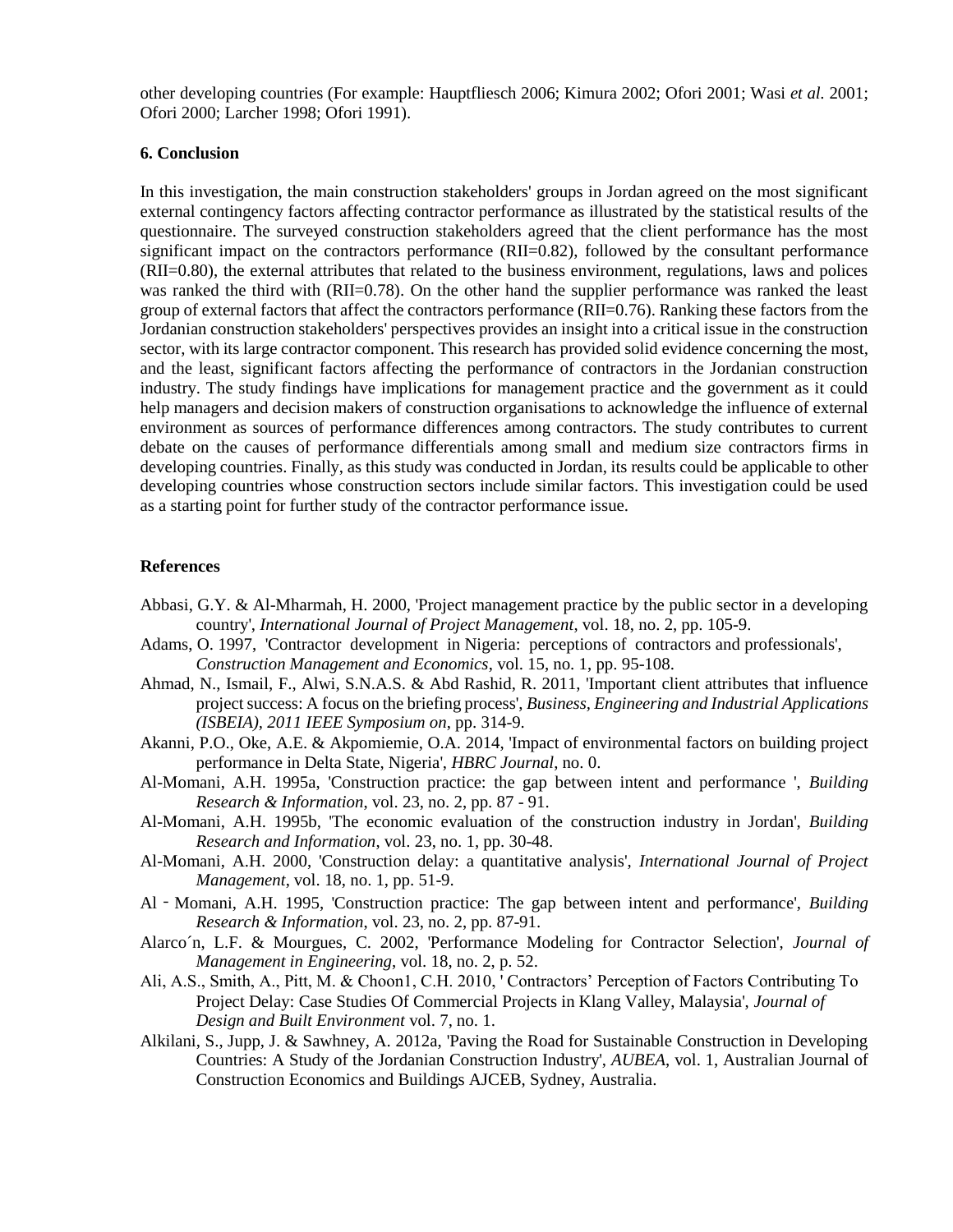- Alkilani, S., Jupp, J. & Sawhney, A. 2012b, 'Readying a developing economy for national performance measurement and benchmarking: A case study of the Jordanian construction industry', *Visions for the future of housing: Mega cities*, IIAHS World Congress on Housing, Turkey.
- Alkilani, S.Z., Jupp, J. & Sawhney, A. 2013, 'Issues of construction health and safety in developing countries: a case of Jordan', *Ausralian Journal of Construction Economics and Buildings* vol. 13, no. 3.
- Alwi, S., Hampson, K. & Mohamed, S. 2002, 'Factors Influencing Contractor Performance In Indonesia: A Study Of Non Value-Adding Activities', *International Conference on Advancement in Design, Construction, Construction Management and Maintenance of Building Structure*, Bali, 27-28 March, pp. pp. II-20-34.
- Alzahrani, J.I. & Emsley, M.W. 2013, 'The impact of contractors' attributes on construction project success: A post construction evaluation', *International Journal of Project Management*, vol. 31, no. 2, pp. 313-22.
- Anagnostopoulos, K.P. & Vavatsikos, A.P. 2006, 'An AHP model for construction contractor prequalification', *Operational Research*, vol. 6, no. 3, pp. 333-46.
- Assaf, S.A., Al Hammad, A.M. & Ubaid, A. 1996, 'Factors effecting construction contractors' performance', *Building Research & Information*, vol. 24, no. 3, pp. 159-63.
- Barney, J. 1991, 'Firm resources and sustained competitive advantage', *Journal of management*, vol. 17, no. 1, pp. 99-120.
- Barney, J.B. 2001, 'Resource-based theories of competitive advantage: A ten-year retrospective on the resource-based view', *Journal of Management*, vol. 27, no. 6, pp. 643-50.
- Beatham, S., Anumba, C., Thorpe, T. & Hedges, I. 2005, 'An integrated business improvement system (IBIS) for construction', *Measuring Business Excellence*, vol. 9, no. 2, pp. 42-55.
- Beliz Ozorhon, David Arditi, Irem Dikmen & Birgonul, M.T. 2011, 'Toward a Multidimensional Performance Measure for International Joint Ventures in Construction', *Journal of Construction Engineering and Management*, vol. 137, no. 6, pp. 403-11.
- Çakır, A.E. 2014, 'STUDYING INTERNATIONAL ORGANIZATIONS Applying Contingency Theory to International Organizations: The Case of European Integration', *INtERNAtiONAl ORGANizAtiONS*, p. 7.
- CBJ 2014, 'Monthly Statistical Bulletin', Central Bank of Jordan [<http://www.cbj.gov.jo/pages.php>.](http://www.cbj.gov.jo/pages.php%3e)
- Chaudhari, C., Vaghela, P., Memakiya, S., Prajapati, A. & Pitroda, J. 2015, 'A Critical Literature Review on Factors Affecting Performance of Contractors in Building Construction', *International Journal of Advanced Research in Engineering, Science & Management*, vol. 1, no. 7.
- Cheah, C.Y.J., Garvin, M.J. & Miller, J.B. 2004, 'Empirical Study of Strategic Performance of Global Construction Firms', *Journal of Construction Engineering & Management*, vol. 130, no. 6, pp. 808- 17.
- Child, J. 1975, 'Managerial and Organizational Factors Associated with Company Performance-Part ii. A Contingency Analysis', *Journal of Management Studies*, vol. 12, no. 1-2, pp. 12-27.
- Ching Ming, T.A.M. & Frank, H. 1996, 'Model for assessing building contractors' project performance', *Engineering, Construction and Architectural Management*, vol. 3, no. 3, pp. 187-203.
- Chong, H.G. 2008, 'Measuring performance of small-and-medium sized enterprises: the grounded theory approach', *Journal of Business and Public Affairs*, vol. 2, no. 1.
- Demirci. G, Ayar. B, Kivrak. S & G, A. 2009, 'Contractor Selection in the Housing Sector Using the Simple Multi-Attribute Rating Technique', paper presented to the *International Symposium on Advancement in Construction Management and Real Estate CRIOCM*, Hong Kong
- Deng, F. & Smyth, H. 2013, 'Contingency-Based Approach to Firm Performance in Construction: Critical Review of Empirical Research', *Journal of Construction Engineering and Management*, vol. 139, no. 10, p. 04013004.
- Dlungwana, D. & Rwelamila, P. 2002, 'THE Role oF Performence Assessment Tools in Improving Contractor Performence in Developing Countries', *1st CIB-W107 International conference. Creating a Sustainable Construction Industry in Developing Countries.* , Stellenbosch,South Africa.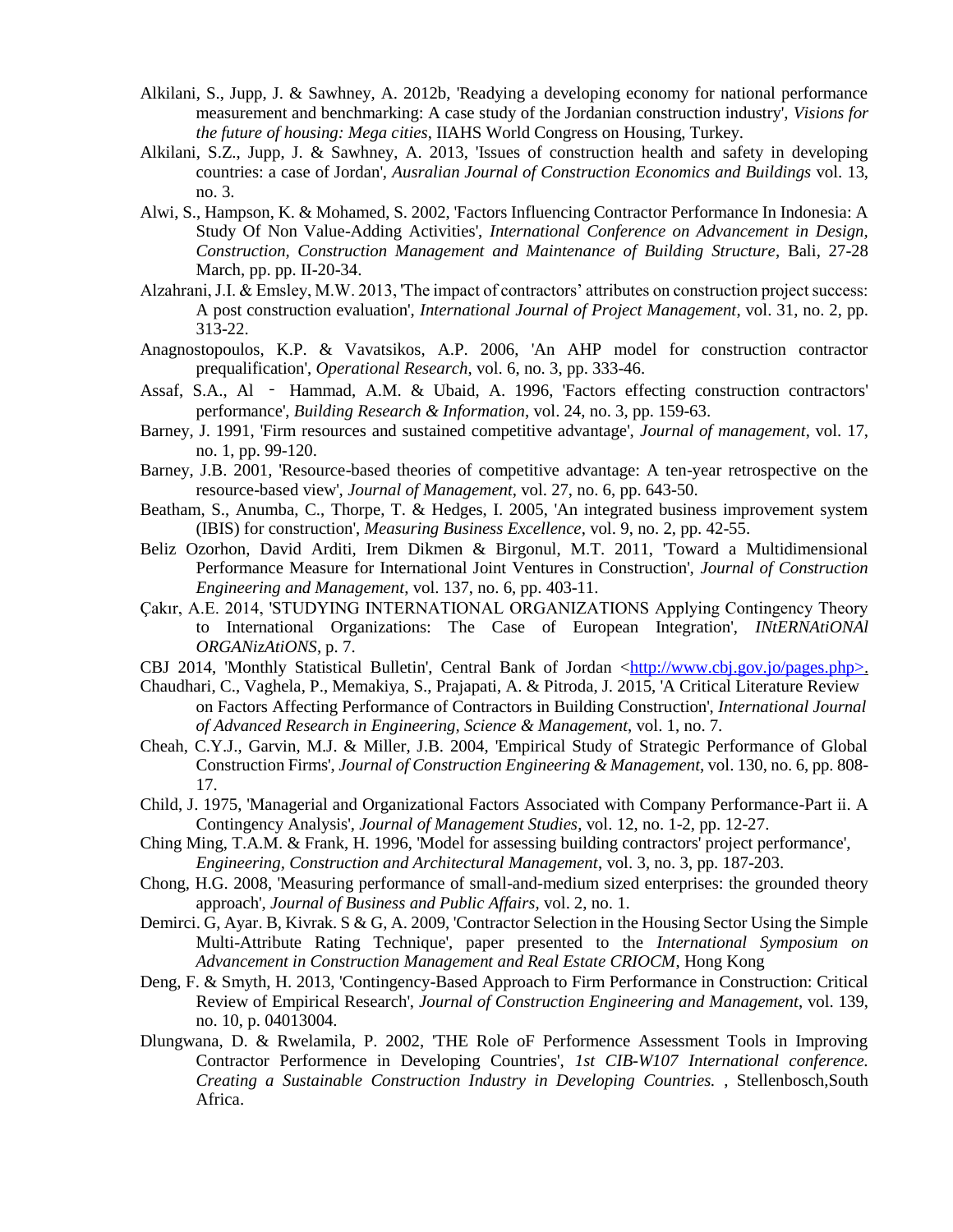Donaldson, L. 2001, *The contingency theory of organizations*, Sage Publications, Thousand Oaks, Calif.

- Donaldson, L. 2008, 'The conflict between contingency and institutional theories of organizational design', in R. M. Burton, B. H. Erikson, D. D. Håkonsson, T. Knudsen & C.C. Snow (eds), *Designing Organizations: 21st Century Approaches*, Springer, New York, pp. 3–20.
- Enshassi, A., Al-Hallaq, K. & Mohamed2, S. 2006, 'Causes of Contractor's Business Failure in Developing Countries: The Case of Palestine ', *Journal of Construction in Developing Countries*, vol. 11, no. 12, pp. 1-14.
- Enshassi, A., Mohamed, S. & Abushaban, S. 2009, 'Factors affecting the performance of construction projects in the Gaza strip', *Journal of Civil Engineering and Management*, vol. 15, no. 3, pp. 269- 80.
- Garengo, P. & Umit, B. 2007, 'Towards a contingency approach to performance measurement: an empirical study in Scottish SMEs', *International Journal of Operations & Production Management*, vol. 27, no. 8, pp. 802-25.
- Ginsberg, A. & Venkatraman, N. 1985, 'Contingency perspectives of organizational strategy: A critical review of the empirical research', *Academy of Management. The Academy of Management Review (pre-1986)*, vol. 10, no. 000003, p. 421.
- Gyadu-Asiedu, W. 2014, 'Construction Project Performance Measurement: A Review of the Philosophies, Concepts and Paradigms ', *AFRICA DEVELOPMENT AND RESOURCES RESEARCH INSTITUTE (ADRRI) JOURNAL ADRRI JOURNAL*, vol. 5, no. 2, pp. 74-91.
- Hanisch, B. & Andreas, W. 2012, 'A Bibliometric View on the Use of Contingency Theory in Project Management Research', *Project Management Journal*, vol. 43, no. 3, pp. 4-23.
- Hauptfliesch 2006, 'An Accelerated Integrated Small Construction Development Model: A Holistic Approach for a Developing Country '.
- Hawawini, G., Subramanian, V. & Verdin, P. 2003, 'Is Performance Driven by Industry- or Firm-Specific Factors? A New Look at the Evidence', *Strategic Management Journal*, vol. 24, no. 1, pp. 1-16.
- Holt, G. 2010, 'Contractor selection innovation: examination of two decades' published researchnull', *Construction Innovation*, vol. 10, no. 3, pp. 304-28.
- Holt, G.D. 2014, 'Asking questions, analysing answers: relative importance revisited', *Construction Innovation*, vol. 14, no. 1, pp. 2-16.
- Holt, K. 1999, 'Management and organization through 100 years', *Technovation*, vol. 19, no. 3, pp. 135-40.
- Hove, G. 2016, 'Small Scale Contractors in Africa's Emerging Markets: The Case of South Africa', *Open Journal of Business and Management*, vol. 4, no. 04, p. 649.
- Hudson, M., Smart, A. & Bourne, M. 2001, 'Theory and practice in SME performance measurement systems', *International Journal of Operations & Production Management*, vol. 21, no. 8, pp. 1096- 115.
- Hudson, M. & Smith, D. 2007, 'Implementing strategically aligned performance measurement in small firms', *International Journal of Production Economics*, vol. 106, no. 2, pp. 393-408.
- Isik. Zeynep, Arditi. David, Dilmen.Irem & Talat, B.M. 2010, 'The role of exogenous factors in the strategic performance of construction companies', *Engineering, Construction and Architectural Management*, vol. 17, no. 2, pp. 119-34.
- Jamieson, S. 2004, 'Likert scales: how to (ab)use them', *Medical Education*, vol. 38, no. 12, pp. 1217-8.

JCCA 2014, *JCCA Annual Report*, Jordanian Construction Contractors Association, Amman. Jordan. JEDCO 2011, 'SME Development in Jordan'.

- Kaveh Asiaei & Jusoh, R. 2014, 'Determinants of Performance Measurement Practices: Toward a Contingency Framework', *International Journal of Management Excellence*, vol. 2, no. 3.
- Kimura, F. 2002, 'Subcontracting and the Performance of Small and Medium Firms in Japan', in F. Iqbal & S. Urata (eds), *Small Firm Dynamism in East Asia*, Springer US, pp. 163-75.
- Kruskal, W.H. & Wallis, W.A. 1952, 'Use of Ranks in One-Criterion Variance Analysis', *Journal of the American Statistical Association*, vol. 47, no. 260, pp. 583-621.
- Kumaraswamy, M.M. 1996, 'Contractor evaluation and selection: a Hong Kong perspective', *Building and Environment*, vol. 31, no. 3, pp. 273-82.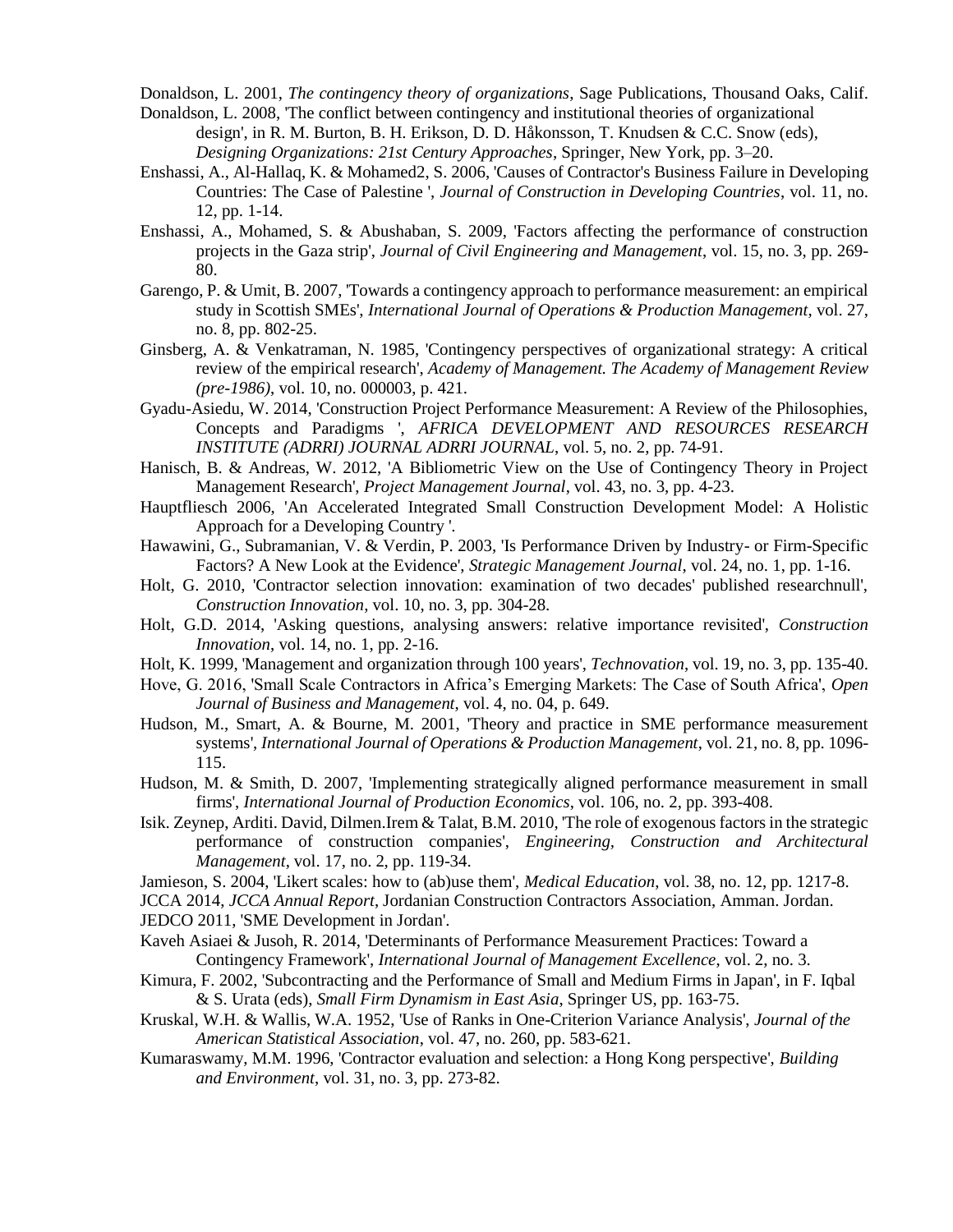- Larcher, P. 1998, *Small Scale Contractor development*, Rural Transport Knowledge Base, Rural Travel and Transport Program
- Laryea, S.A. 2010, 'Challemges and Opprtunities Face Contractors in Ghana', paper presented to the *West Africa Built Environment Research (WABER) Conference* Accra, Ghana.
- Lebby, A.M. 1990, 'Systems theory applied to human resource development, edited by Deane Gradous. (1989). Alexandria, VA: American Society for Training and Development. 191 pp., \$15.00, paper', *Human Resource Development Quarterly*, vol. 1, no. 4, pp. 413-5.
- Love, P., E. D. & Holt, G.D. 2000, 'Construction business performance measurement: the SPM alternative', *Business Process Management Journal*, vol. 6, no. 5, pp. 408-16.
- M. R. Lee, Syuhaida Ismail & Hussaini, M. 2014, 'Contractor's Performance for Construction Project: A Review', *Journal of Engineering Research and Applications*, vol. 4, no. 4, pp. 131-7.
- Makhija, M. 2003, 'Comparing the Resource-Based and Market-Based Views of the Firm: Empirical Evidence from Czech Privatization', *Strategic Management Journal*, vol. 24, no. 5, pp. 433-51.
- Maqsoom, A. & Charoenngam, C. 2014, 'Motives and competitive assets of Pakistani international construction contracting firms', *Journal of Financial Management of Property and Construction*, vol. 19, no. 2, pp. 138-51.

Mintzberg, H. 1981, 'Organization design: fashion or fit?', *Harvard business review*, vol. 59, no. 1. MPWH

2014, *Construction Industry of Jordan* Ministry of Public Works and Housing

[<http://mpwh.gov.jo/Pages/welcomepage.aspx>.](http://mpwh.gov.jo/Pages/welcomepage.aspx%3e)

- Nieto-Morote, A. & Ruz-Vila, F. 2012, 'A fuzzy multi-criteria decision-making model for construction contractor prequalification', *Automation in Construction*, vol. 25, no. 0, pp. 8-19.
- O'Cass, A. & Weerawardena, J. 2010, 'The effects of perceived industry competitive intensity and marketing-related capabilities: Drivers of superior brand performance', *Industrial Marketing Management*, vol. 39, no. 4, pp. 571-81.
- Ofori-Kuragu, J.K., Baiden, B.K. & Badu, E. 2016, 'Performance measurement tools for Ghanaian contractors', *International Journal of Construction Management*, vol. 16, no. 1, pp. 13-26.
- Ofori, G. 1991, 'Programmes for improving the performance of contracting firms in developing countries: A review of approaches and appropriate options', *Construction Management & Economics*, vol. 9, no. 1, p. 19.
- Ofori, G. 2000, 'Globalization and construction industry development: research opportunities', *Construction Management & Economics*, vol. 18, no. 3, pp. 257-62.
- Ofori, G. 2001, 'Challenges for Construction industries in Developing countries: Lessons to learn from various countries', paper presented to the *The Second International conference of the CIB TG 29*, Gaborone, Botswana, 2001.
- Ofori, G. 2012a, *Contemporary issues in construction in developing countries*, Spon Press, New York.
- Ofori, G. 2012b, *New perspectives on construction in developing countries*, Spon Press, Abingdon, Oxon ; New York.
- Phua, F.T.T. 2006, 'Predicting construction firm performance: an empirical assessment of the differential impact between industry‐ and firm‐specific factors', *Construction Management & Economics*, vol. 24, no. 3, pp. 309-20.
- Porter, M.E., *Competitive Strategy: Techniques for Analyzing Industries and Competitors*, The Free Press, New York, 1980.
- Porter, M.E. 1981, 'The Contributions of Industrial Organization To Strategic Management', *Academy of Management Review*, vol. 6, no. 4, pp. 609-20.
- Pratono, A.H. & Mahmood, R. 2014, 'The Moderating Effect of Environmental Turbulence in the Relationship between Entrepreneurial Management and Firm Performance', *Universal Journal of Management*, vol. 2, no. 7, pp. 285-92.
- Rahman, A. & Alzubi, Y. 2015, 'Exploring Key Contractor Factors Influencing Client Satisfaction Level in Dealing with Construction Project: an Empirical Study in Jordan', *International Journal of Academic Research in Business and Social Sciences*, vol. 5, no. 12, pp. 109-26.
- Rajablu, M., Marthandan, G. & Yusoff, W.F.W. 2015, 'Managing for Stakeholders: The Role of Stakeholder-Based Management in Project Success', *Asian Social Science*, vol. 11, no. 3, p. 111.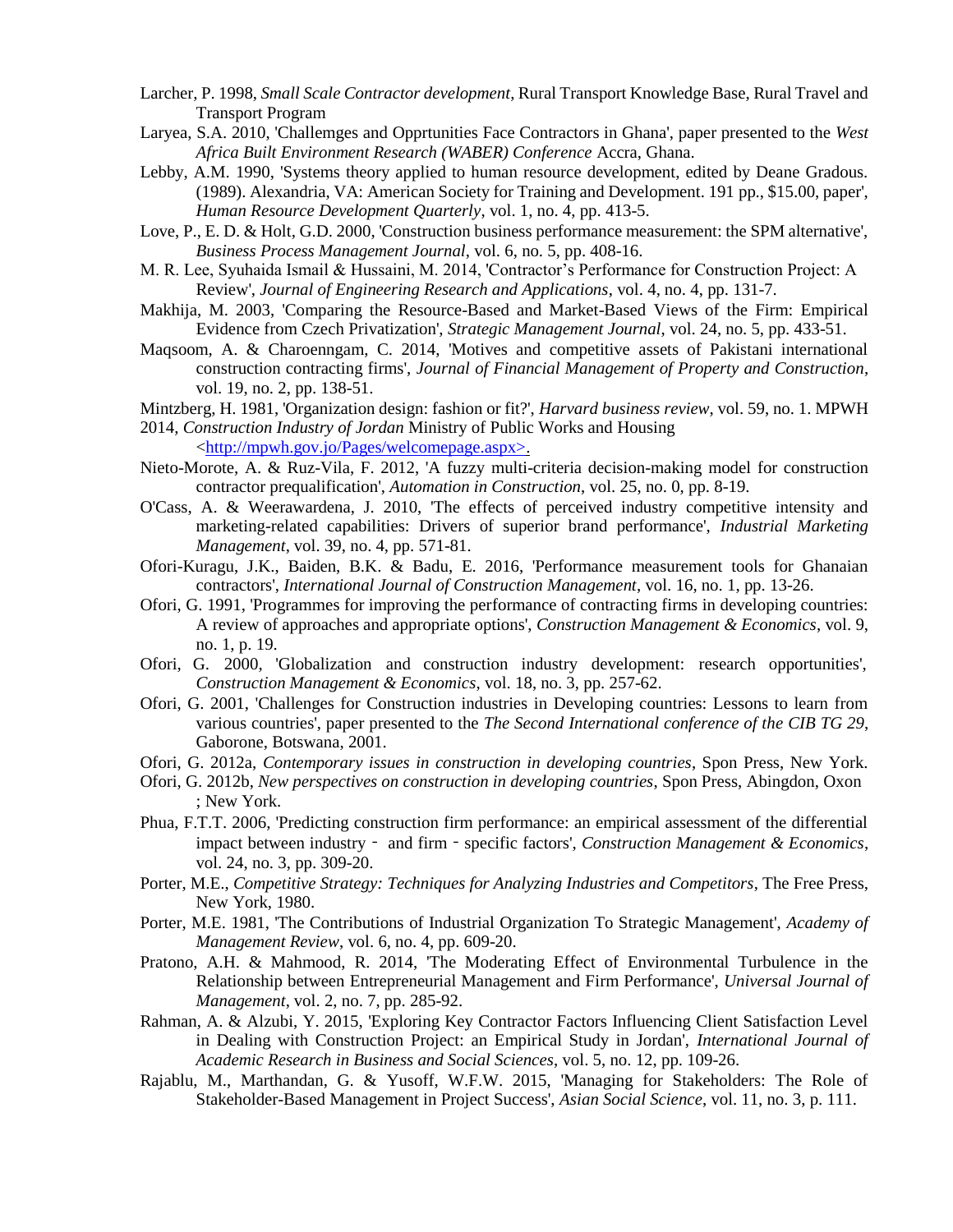- Rompho, N. 2011, 'Why the Balanced Scorecard Fails in SMEs: A Case Study', *International Journal of Business and Management*, vol. 6, no. 11, pp. 39-46.
- Roy, K. 2009, 'Integrating Resource-Based and Rational Contingency Views: Understanding Design of Dynamic Capabilities of Organisations'.
- Saunders, M., Lewis, P. & Thornhill, A. 2012, *Research methods for business students*, 6th edn, Pearson, Harlow, England ; New York.
- Sebone., M.F. & Barry, M.L. 2009, 'Toward Determining Critical Success Factors for Sme Electrical Contractors in the Construction Industry in South Africa', *South African Journal of Industrial Engineering*, vol. 20, no. 1, pp. 185-95.
- Shafie Sidek & Zainol, F.A. 2011, 'Psychological Traits and Business Performance of Entrepreneurs in Small Construction Industry in Malaysia', *International Business and Management*, vol. 2, no. 1, pp. 170-85.
- Shash, A.A. & Al-Amir, M. 1997, 'Information technology in contractors' firms in Saudi Arabia', *Construction Management and Economics*, vol. 15, no. 2, pp. 187-200.
- Soetanto, R. & Proverbs, D. 2002, 'Modelling Client Satisfaction Levels: The Impact of Contractor Performance', *Construction Economics and Buildings* vol. 2, no. 1.
- Spanos, Y.E. & Lioukas, S. 2001, 'An Examination into the Causal Logic of Rent Generation: Contrasting Porter's Competitive Strategy Framework and the Resource-Based Perspective', *Strategic Management Journal*, vol. 22, no. 10, pp. 907-34.
- Swanson, R.A. 1999, 'The Foundations of Performance Improvement and Implications for Practice', *Advances in Developing Human Resources*, vol. 1, no. 1, pp. 1-25.
- Sweis, G., Sweis, R., Abu Hammad, A. & Shboul, A. 2008, 'Delays in construction projects: the case of Jordan', *International Journal of Project Management*, vol. 26, no. 6, pp. 665-74.
- Sweis, R.J., Bisharat, S.M., Bisharat, L. & Sweis, G. 2014, 'Factors Affecting Contractor Performance on Public Construction Projects', *Life Science Journal*, vol. 11, no. 4s.
- Takim, R. & Akintoye, A. 2002, 'Performance indicators for successful construction project performance.', *Association of Researchers in Construction Management*, vol. 2, pp. 545-55.
- Tan, D. & Ghazali, M. 2011, 'Critical Success Factors for Malaysian Contractors in International Construction Projects using Analytical Hierarchy Process', *International Conference on Engineering, Project, and Production* Singapore, 20-21 Sep 2011.
- Tan, Y., Shen, L. & Yao, H. 2011, 'Sustainable construction practice and contractors' competitiveness: A preliminary study', *Habitat International*, vol. 35, no. 2, pp. 225-30.
- Tarawneh, S.A. 2004, 'Evaluation of Pre-qualification Criteria: Client Perspective; Jordan Case Study', *Journal of Applied Sciences*, vol. 4, no. 3, pp. 354-63.
- Tenhunen, J., H. & Rantanen, J.U. 2001, 'Sme-Oriented Implementation of a Performance Measurement System', *13th International Society for Professional Innovation Management Conference*, Finland, Lappeenranta.
- Torraco, R.J. 1999, 'Advancing Our Understanding of Performance Improvement', *Advances in Developing Human Resources*, vol. 1, no. 1, pp. 95-111.
- Warszawski, A. 1996, 'Strategic planning in construction companies', *Journal of Construction Engineering & Management*, vol. 122, no. 2, p. 133.
- Wasi, D., Bridge, A. & Skitmore, M. 2001, ' FACTORS AFFECTING THE PERFORMANCE OF SMALL INDIGENOUS CONTRACTORS IN PAPUA NEW GUINEA.', *The Australian Journal of Construction Economics and Building*, vol. 1, no. 1, pp. 80-90.
- Watt, D.J., Kayis, B. & Willey, K. 2010, 'The relative importance of tender evaluation and contractor selection criteria', *International Journal of Project Management*, vol. 28, no. 1, pp. 51-60.
- Welch, B.L. 1951, 'On the Comparison of Several Mean Values: An Alternative Approach', *Biometrika*, vol. 38, no. 3/4, pp. 330-6.
- Xiao, H. & Proverbs, D. 2003, 'Factors influencing contractor performance: An international investigation', *Engineering, Construction and Architectural Management*, vol. 10, no. 5, pp. 322-32.